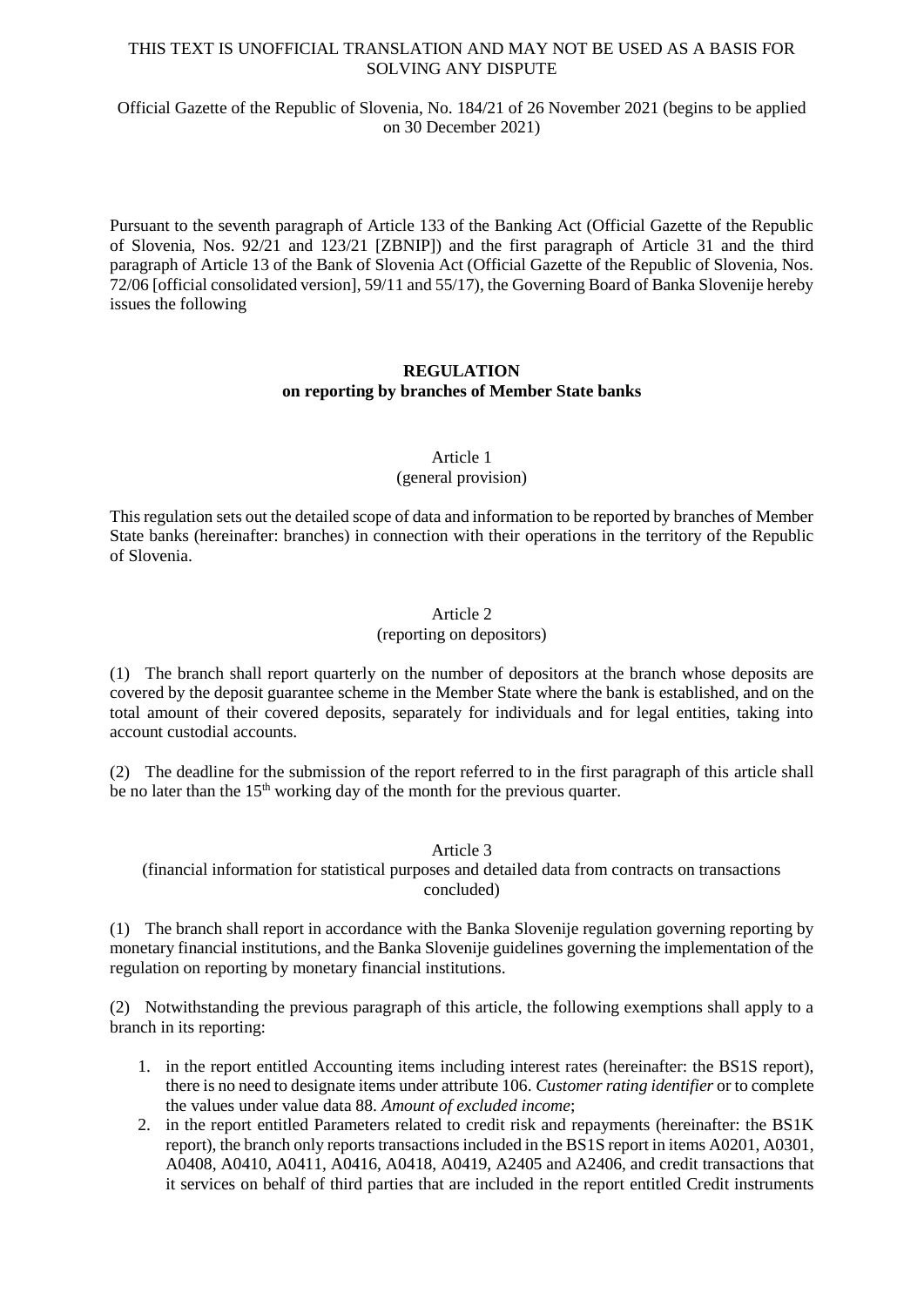that the bank services on behalf of third parties (hereinafter: the BS1KP report) that are defined using the following attributes or value data:

- a) 26. *Customer identifier*;
- b) 108. *Transaction identifier*;
- c) 136. *Instrument identifier*;
- d) 400. *Probability of default (PD)*, if the branch calculates capital requirements for credit risk using the approach set out in Part Three, Title II, Chapter 2 of Regulation (EU) No 575/2013 of the European Parliament and of the Council of 26 June 2013 on prudential requirements for credit institutions and investment firms and amending Regulation (EU) No 648/2012 (OJ L 176 of 27 June 2013, p. 1), as last amended by Regulation (EU) 2021/558 of the European Parliament and of the Council of 31 March 2021 amending Regulation (EU) No 575/2013 as regards adjustments to the securitisation framework to support the economic recovery in response to the COVID-19 crises (OJ L 116 of 6 April 2021, p. 25);
- e) 418. *Cumulative recoveries since default*.

(3) Notwithstanding the first and second paragraphs of this article, the branch whose reporting obligation under Regulation (EU) 2016/867 of the European Central Bank of 18 May 2016 on the collection of granular credit and credit risk data (ECB/2016/13; OJ L 144 of 1 June 2016, p. 44; hereinafter: the AnaCredit Regulation) is met in full by the bank in the home Member State (a reporting agent under the aforementioned regulation), and the branch that has been granted derogations in the full extent based on Article 16 of the AnaCredit Regulation shall not be required to:

- 1. submit the BS1K report;
- 2. submit the BS1KP report;
- 3. designate items in the BS1S report using the following attributes:
	- a) 100. *Types of forbearance* with codes a), c), d), e), g) and h). The branch may assign a designation of f) to all forborne exposures, and shall be obliged to assign a designation of N to items with exposures that have not yet been subject to forbearance measures.
	- b) 138. *Modification of repayment terms*;
	- c) 139. *Refinancing*;
	- d) 140. *Credit line other than revolving loan*;
	- e) 141. *Amortisation type*;
	- f) 142. *Frequency of payments*;
	- g) 143. *Final date of period when only interest is paid*;
	- h) 144. *Purpose according to the AnaCredit Regulation*;
	- i) 145. *Recourse clause*;
	- j) 147. *Frequency of interest rate repricing*;
	- k) 150. *Fair value changes due to credit risk before purchase*;
	- l) 152. *Interest rate cap;* and
	- m) 153. *Interest rate floor*;
- 4. submit information regarding cumulative recoveries since default (value data 418) and cumulative losses from the sale of claims (value data 502) in the report entitled Events related to debtors under financial instruments (the BDOG report);
- 5. submit information regarding joint liabilities that arise in the calling of financial guarantees (credit instrument in the BS1S is designated under attribute 151 with the code *2 – no*; only information in connection with a 'real' joint and several liability/debt is included in the report entitled Correlation table of joint liabilities (the BSSOL report));
- 6. submit information in the report entitled Table of credit protection (the BSZAV report) for instruments from the BS1S report and the report entitled Correlation table of the allocation of credit protection allocated value (hereinafter: the BS1VZ report) that define credit protection received data in detail. Only information designated under the following attributes is reported:
	- a) 800. *Credit protection identifier,* and
	- b) 25. *Type of credit protection*;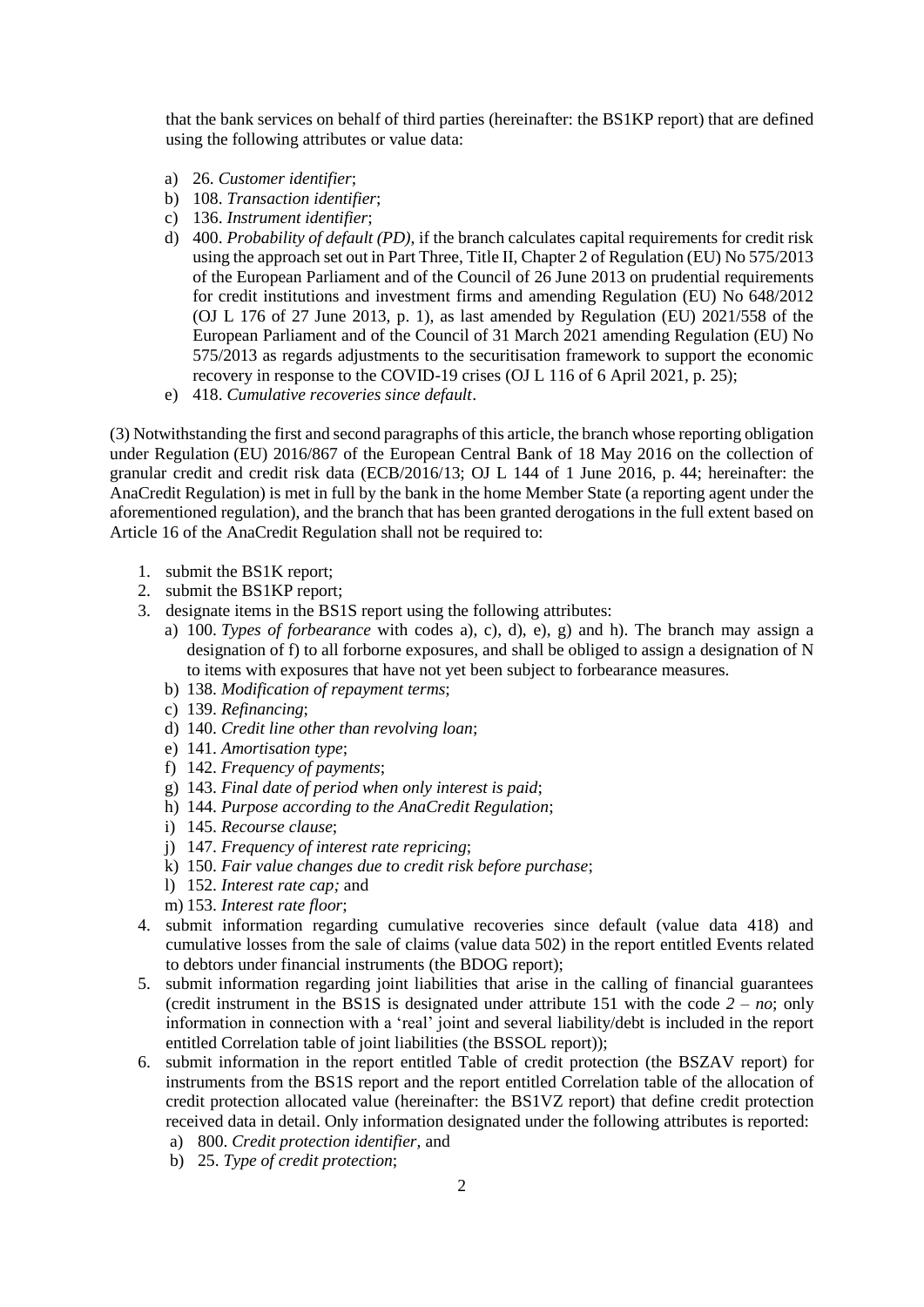7. submit value data 813. *Third-party priority claims against the credit protection* in the BS1VZ report.

### Article 4

#### (other data for information and statistical purposes)

(1) The branch shall report in accordance with the Banka Slovenije regulation governing compulsory reporting on transactions with the rest of the world, the Banka Slovenije guidelines on the implementation of the regulation on the compulsory reporting of transactions with the rest of the world, and the Banka Slovenije guidelines governing the reporting of transactions in securities.

(2) The branch that provides payment services as defined in the law governing payment services, electronic money issuance services and payment systems shall report on the fees charged to users in connection with the provision of payment services in the territory of the Republic of Slovenia, in accordance with the Banka Slovenije regulation governing information regarding fees for the provision of payment services.

(3) The branch that executes currency exchange transactions as defined in the law governing foreign exchange transactions shall report on the purchase of foreign cash and cheques made out and redeemable in foreign currency, and on the sale of foreign cash, broken down by currency, in accordance with the Banka Slovenije regulation governing foreign exchange transactions.

(4) The branch that is obliged to report pursuant to the Banka Slovenije regulation governing the reporting of payments statistics shall report in accordance with the Banka Slovenije guidelines governing the implementation of the regulation on the reporting of payments statistics.

(5) The branch shall report on interbank deposits in accordance with the Banka Slovenije regulation governing reporting on interbank deposits.

(6) The branch shall report in accordance with the Banka Slovenije regulation governing the reporting of effective interest rates of banks and savings banks in accordance with the law governing consumer credit.

(7) The branch shall report in accordance with the Banka Slovenije regulation governing the conditions for consumer credit intermediation applying to bank credit intermediaries.

## Article 5 (cessation of validity of regulation)

On the day that this regulation enters into force, the Regulation on reporting by branches of Member State banks (Official Gazette of the Republic of Slovenia, Nos. 97/20, 189/20 and 92/21 [ZBan-3]) shall cease to be in force.

# Article 6 (entry into force)

This regulation shall enter into force on 30 December 2021.

Ljubljana, 23 November 2021